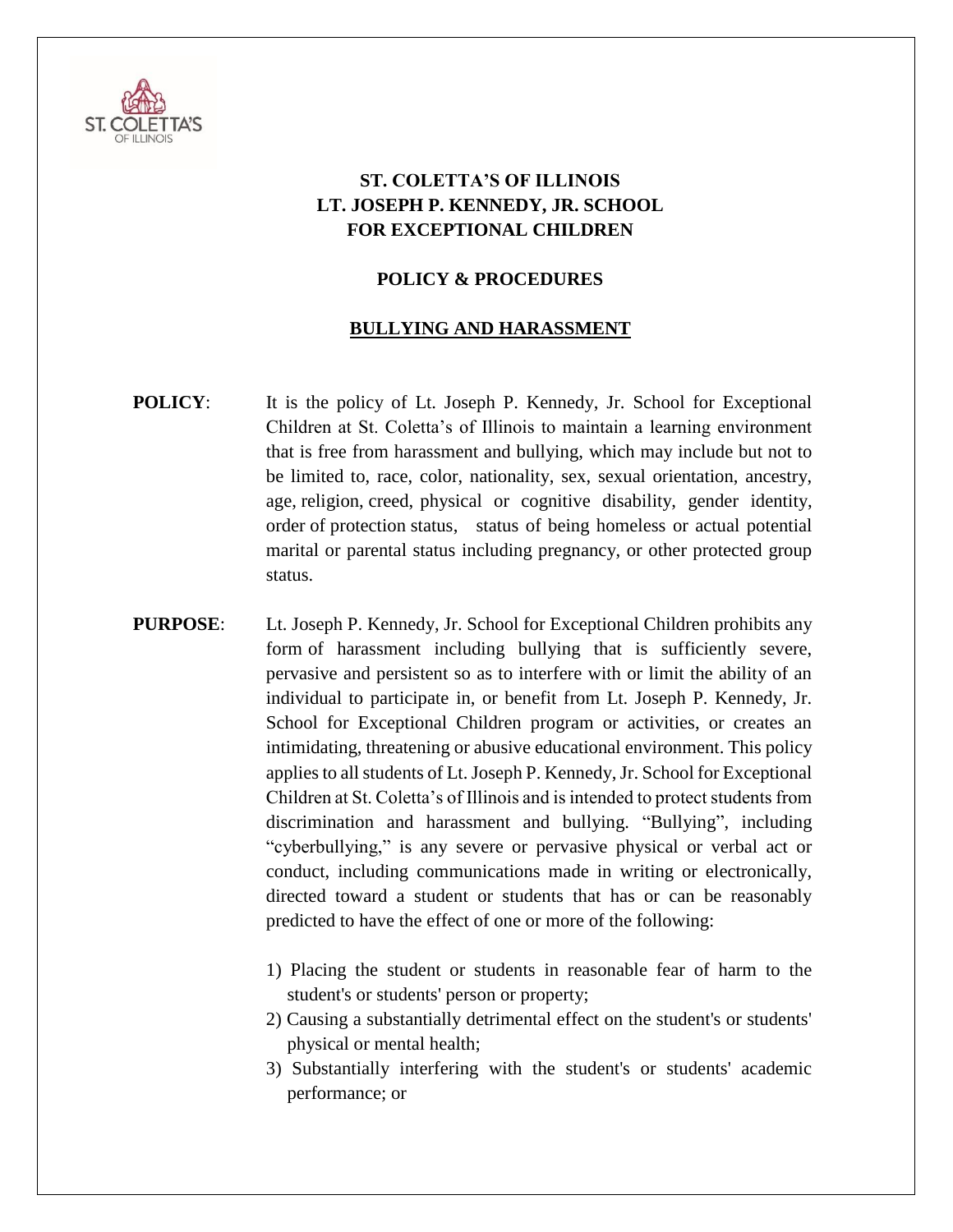- 4) Substantially interfering with the student's or students' ability to participate in or benefit from the services, activities, or privileges provided by a school. Bullying is contrary to State law and the policy of the school.
- **PROCEDURE**: Bullying may take various forms, including without limitation one or more of the following: harassment, threats, intimidation, stalking, physical violence, theft, public humiliation, destruction of property, or retaliation for asserting or alleging an act of bullying. This list is meant to be illustrative and non-exhaustive.
	- I. Reporting

Any student that believes he or she is the victim of or is becoming a victim of harassment, including bullying, by a student or school employee is encouraged to immediately report the alleged offending acts to the school principal (708-342-5278 or dangelini@stcil.org) or teacher. This will result in the allegation(s) being documented and investigated by the assigned administrative personnel. Investigations will continue until it is revealed the event occurred or that it did not occur. Final findings, relevant facts and recommendations will be reported to the Director of Education where a final decision will be determined. The decision will be rendered in a set period of time to expedite the matter.

Bullying can be reported to the Director of Education, the Principal or the Human Resources Director's private telephone extension or their confidential e-mailbox for anonymous reporting. Consistent with federal and state laws and rules governing student privacy rights, parents or guardians will be promptly notified of all students involved in the alleged incident of bullying and a discussion will occur, as appropriate.

Social work services, counseling, school psychological services, other interventions, and restorative measures will be made available to persons served and students who feel they are or are becoming a victim of harassment including bullying.

II. Investigation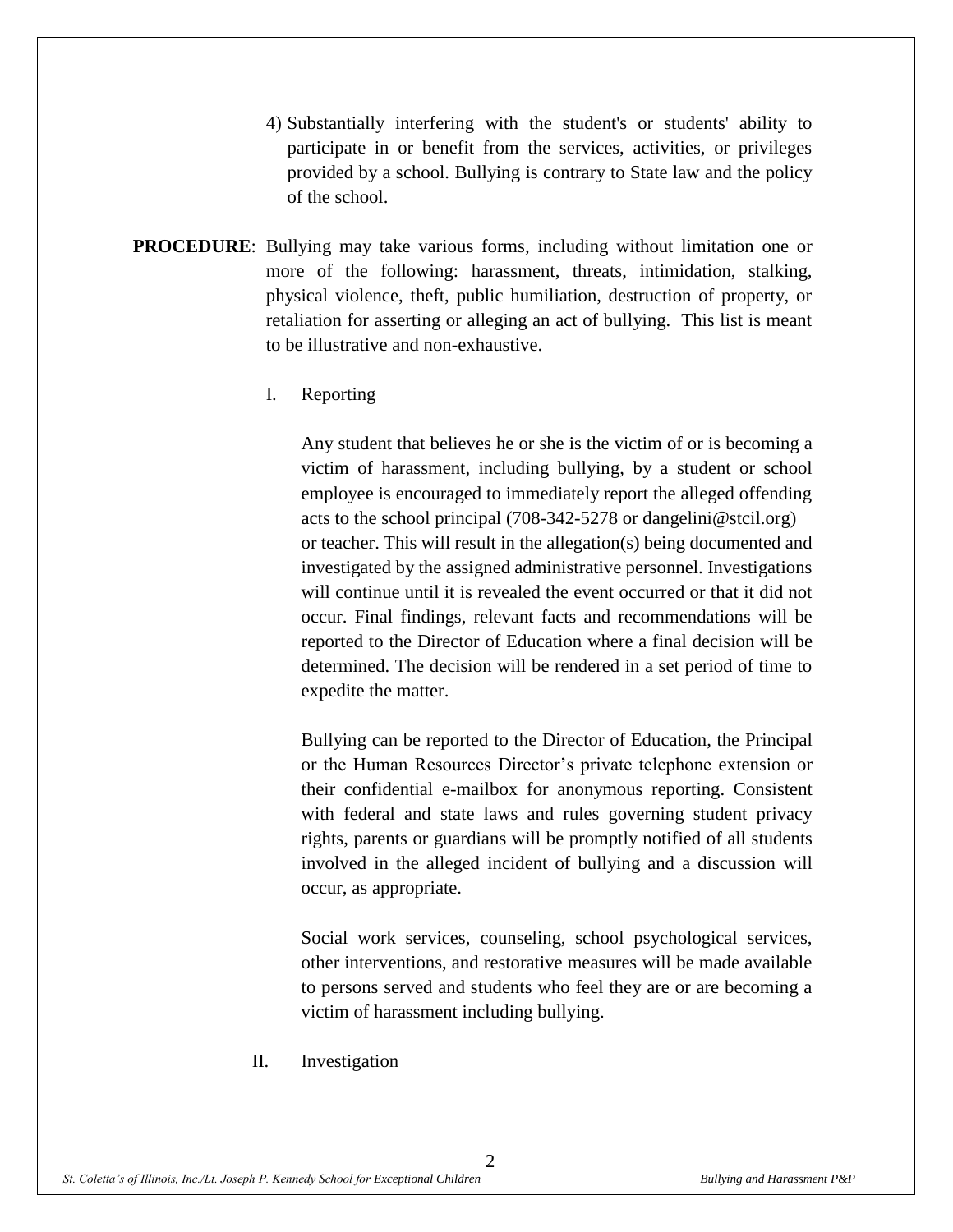All allegations of bullying and/or harassment will be promptly investigated and addressed including the following:

- A. Making all reasonable efforts to complete the investigation within ten (10) school days after the date the report of the incident of bullying was received and taking into consideration additional relevant information received during the investigation about the reported incident of bullying.
- B. Involving appropriate school support personnel and other staff persons with knowledge, experience, and training on bullying prevention, as deemed appropriate, in the investigation process.
- C. Notifying the principal or school administrator or his or her designee of the report of the incident of bullying as soon as possible after the report is received.
- D. Consistent with Federal and State laws and rules governing student privacy rights and providing parents/guardians of the students who are parties to the investigation information about the investigation and an opportunity to meet with the school administrator or designee to discuss the investigation, the findings of the investigation, and the actions taken to address the reported incident of bullying.
- E. Interventions to address bullying will include but not be limited to: school counseling and social work services, restorative measures including conflict resolution and peer mediation, social-emotional skill building, school psychological services, and community based services. In addition, we will post depictions on bulletin boards and hallways that school and classrooms are bully free zones. Finally, students will treat each other with dignity and respect. The key to interventions is to respond, not ignore it. We will empower victims and witnesses. The primary direction is to create a sense of belonging and community.
- F. Reprisal or retaliation against any person who reports an act of bullying is prohibited and may be subject to actions warranted by the behavior that may include but not be limited to: consequences of discipline, dismissal, and/or involvement of law enforcement.
- G. Accusations of bullying by an individual that are found to be false may result in consequences and appropriate remedial actions.

3